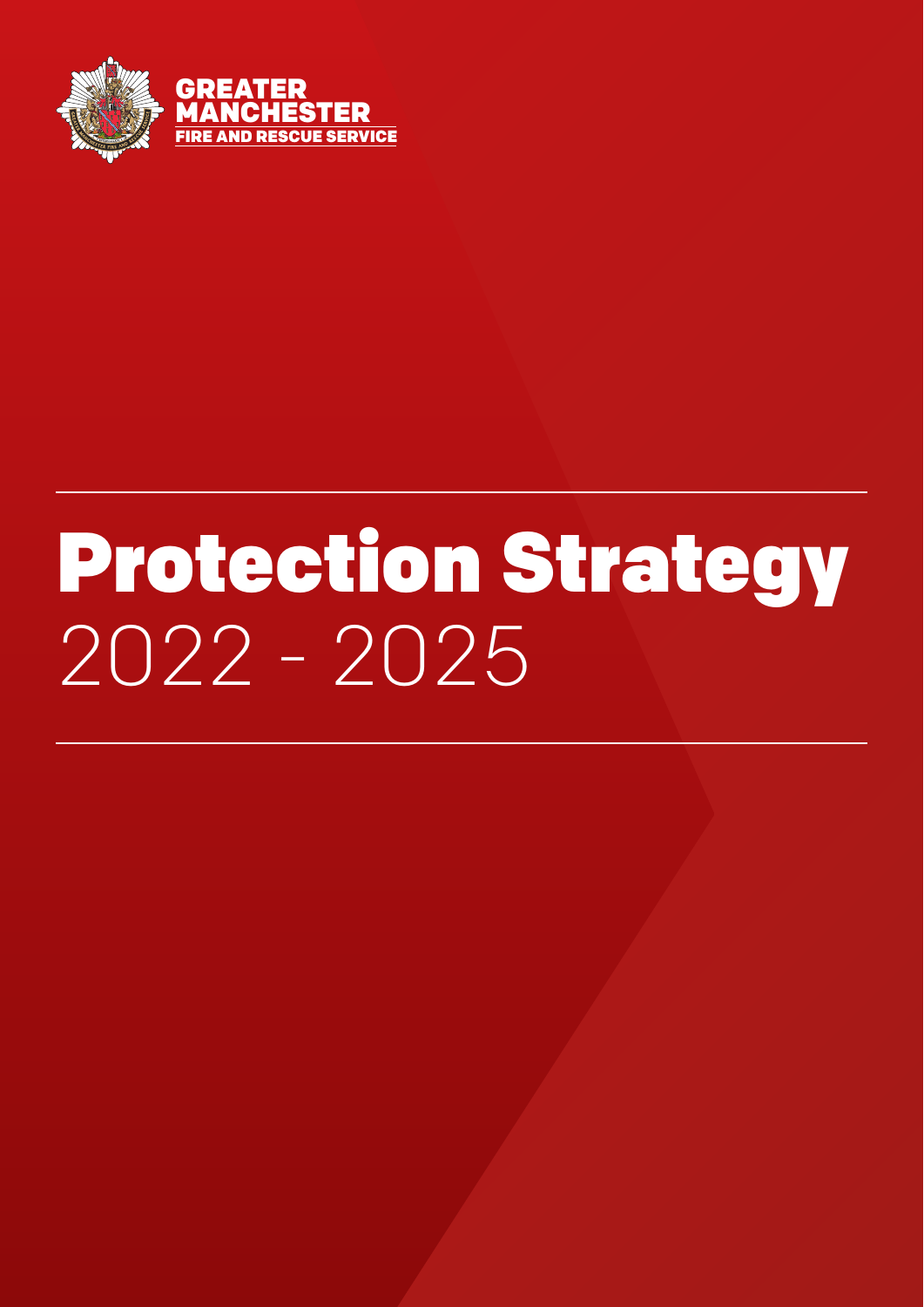#### 1. Introduction

This document is Greater Manchester Fire and Rescue Service's Protection Strategy. It sets out how we will develop and deliver our wide ranging functions to improve building safety and reduce the risks to our communities and our firefighters.

The delivery of this strategy enables Greater Manchester Fire and Rescue Service (GMFRS) to meet its statutory duties as an enforcing authority for the Regulatory Reform (Fire Safety) Order 2005 and the Health and Safety at Work Act 1974. In addition to our regulatory role we have statutory duties under the Fire and Rescue Services Act and the power to investigate the cause, origin and development of fires.

This strategy sets out how we will continue to support the GMFRS mission and vision through our protection functions. The core purpose underpinning our protection work is "*to ensure the safety of the public and firefighters by identifying, investigating and reducing risk. We will work with others to identify risks and develop solutions to improve safety through engagement, advice and enforcement*".

#### This Protection Strategy supports the Fire Plan for Greater Manchester (2021 -25), which identifies six priorities for the Service.

- 1. Provide a fast, safe and effective response
- 2. Help people reduce the risks of fire and other emergencies
- 3. Help protect the built environment
- 4. Use resources sustainably and deliver the most value
- **5.** Develop a culture of excellence, equality and inclusivity
- **6.** Integrate our services in every locality, with those of partner agencies

The strategy covers the period 2022 - 25 and primarily supports the delivery of Priorities 1, 2 and 3 of the Fire Plan and embedding a culture of excellence, equality and inclusivity.

The effective delivery of our Protection functions is essential to supporting the safety of communities, minimising risk and harm from fire, and ensuring the safety of our firefighters.

The built environment in Greater Manchester is complex and evolving, with significant development planned to increase the number of homes through the GM Places for Everyone strategy; increase commercial development to support our growing economy; and improve the transport infrastructure.

As the landscape across Greater Manchester evolves, the legislative framework that ensures the safety of people from fire is also changing. The Building Safety Bill aims to improve the regulation of high rise residential buildings, and changes to the Fire Safety Order will affect all business across Greater Manchester.

Our protection functions are focussed on reducing the risk of fire and reducing the risk to people from fire. We will reduce the risk of fire by influencing the design and construction of new buildings; identifying the causes of fire; and sharing advice on fire prevention. We will reduce the risk to our communities by ensuring our regulatory activity is focussed on risk and our resources are targeted where we can achieve the maximum impact.

GMFRS is committed to developing our teams in line with national competency requirements and ensuring they have the skills, knowledge and expertise to deliver our services effectively and identify opportunities for continuous improvement.

This protection strategy is built on a series of commitments to our communities and our partners which will be detailed throughout this document.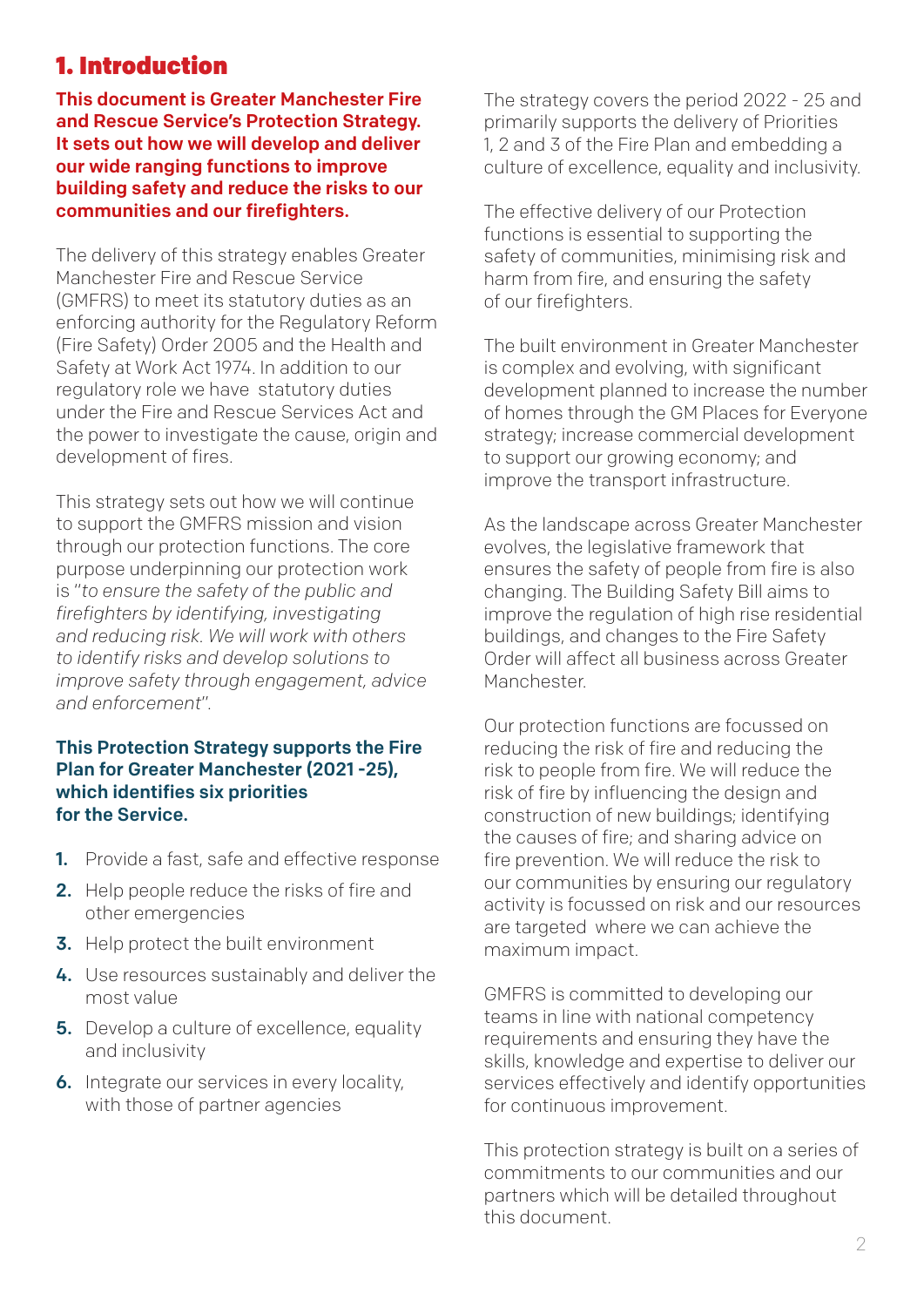## 2. Analysing and assessing risk

The Fire Plan commits to continually improving how we respond to risk and demand to ensure we have the right resources available, in the right place, at the right time, and in the right numbers.

GMFRS prepares an annual Strategic Assessment of Risk (SAoR) to support our risk planning processes to ensure we keep risk under review and identify emerging risks.

We commit to supporting the annual Strategic Assessment of Risk by identifying emerging risks in the built environment.

Our Fire Safety Regulators and Fire Engineers are involved in consultations for new developments and support a range of NFCC working groups. Through this work we are able to monitor and identify emerging risks related to the design and construction of buildings and the changing profile of buildings in Greater Manchester. This information is key to our identification and understanding of building risks.

We commit to ensuring that knowledge of risks relating to building construction is made available to our Firefighters through training and sharing knowledge and information about building risks.

GMFRS has regard for the principles of the Regulators Code in planning and delivering our regulatory functions. This requires us to prioritise risk within our area and allocate our resources to effectively address that risk.

We have developed risk based inspection programmes for premises regulated under the Fire Safety Order, petroleum sites and premises where a licence to store explosives is issued. These programmes are used to prioritise buildings for proactive inspections. The information that informs the risk profiling is gathered through a number of means but primarily comprehensive information about a premises is gathered through site visits which are resource intensive. To increase

the information we can utilise, we will develop improved systems for capturing risk information and create a platform for building owners to proactively provide information about their buildings.

We commit to partnership working to improve information sharing relating to building risk and the development of digital solutions for capturing building risk information.



As part of our focus on risk we will regularly review our risk based inspection programmes against the outcomes of our inspections, emerging themes and trends. Through our fire investigation work we will analyse where fires occur and the causes of fire, using this information to inform evaluation of our risk profiling.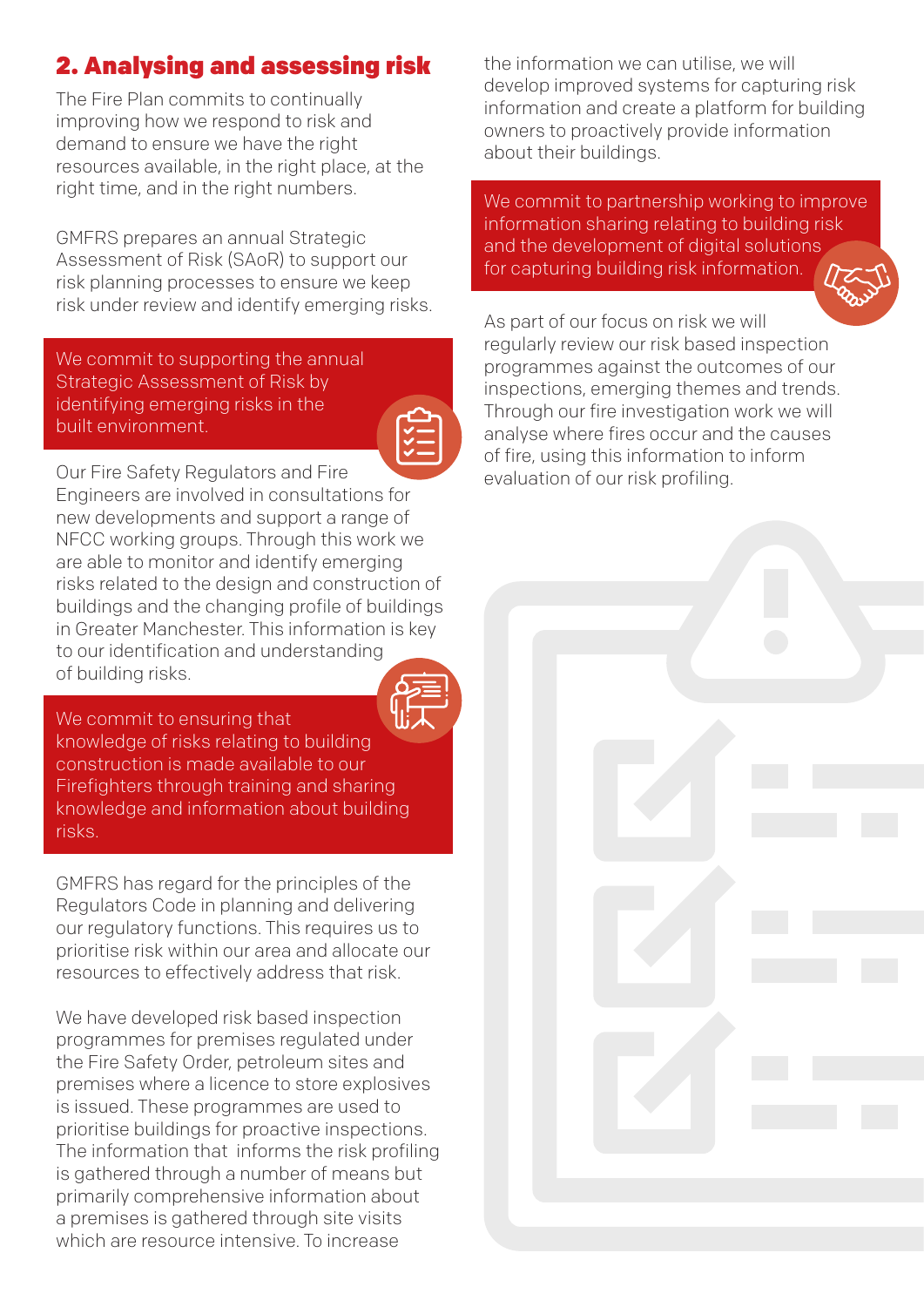#### 3. Supporting compliance

GMFRS believes that the majority of businesses and those who operate regulated premises want to ensure the safety of the public and their employees. We are committed to supporting businesses to comply and grow, carrying out our functions in a way that supports compliance.

We will ensure clear guidance and information is available to support selfcompliance through a variety of means. This will include improving the information available on our website, delivering face to face events for those responsible for high risk premises and sharing learning from incidents.

We commit to improving our business engagement to offer information in a range of ways which are inclusive and easily accessible.



We will actively target advice and information where there is evidence of high levels of non-compliance to support improvements in the management of fire safety.

We commit to thematic targeting of advice and information aligned to our risk based inspection programmes.

GMFRS has a number of Primary Authority Partnerships that have been developed through the GM Centre of Regulatory Excellence. We recognise the value and benefits of Primary Authority Partnerships as a way of supporting compliance and proactively reducing risk.

We commit to developing and refining our Primary Authority offer to ensure we provide consistent and quality advice to support to our partners.



Our commitment to supporting

compliance is embedded within our proactive inspection programmes and we will arrange and undertake inspections in a way that minimises disruption; sets out clearly what

the inspection will involve; and identifies sources of relevant guidance. We will document the outcome of all our inspections with clear information and advice and, where appropriate, make clear the difference between legal requirements and good practice.

We commit to providing clear advice and information before carrying out programmed inspections and when confirming the outcome.



The proposed changes in fire and building safety legislation will have significant implications for housing providers and businesses across Greater Manchester. We will work with our neighbouring Fire and Rescue Services in the North West to take a consistent approach to providing advice and support to help those we regulate prepare for these changes.

We commit to working with others to prepare for legislative change by providing guidance and support.



The skyline of Greater Manchester is changing, with more than 600 occupied high rise residential buildings and hundreds more planned over the next 15 years through the Places for Everyone strategy. Following the fire at Grenfell Tower in 2017, GMFRS has played a key role in the Greater Manchester High Rise and Building Safety Task Force to inspect buildings, take action to ensure the safety of residents and support stakeholders to respond to emerging evidence about the risks in buildings and changing Government advice. The safety of residents has and will continue to be at the heart of our activity. GMFRS has actively worked to shape the policy landscape working with Government and partners to influence the new regulatory regime.

We commit to continuing to support residents, and the GM High Rise and Building Safety Task Force, actively preparing for the implementation of the Building Safety Regime.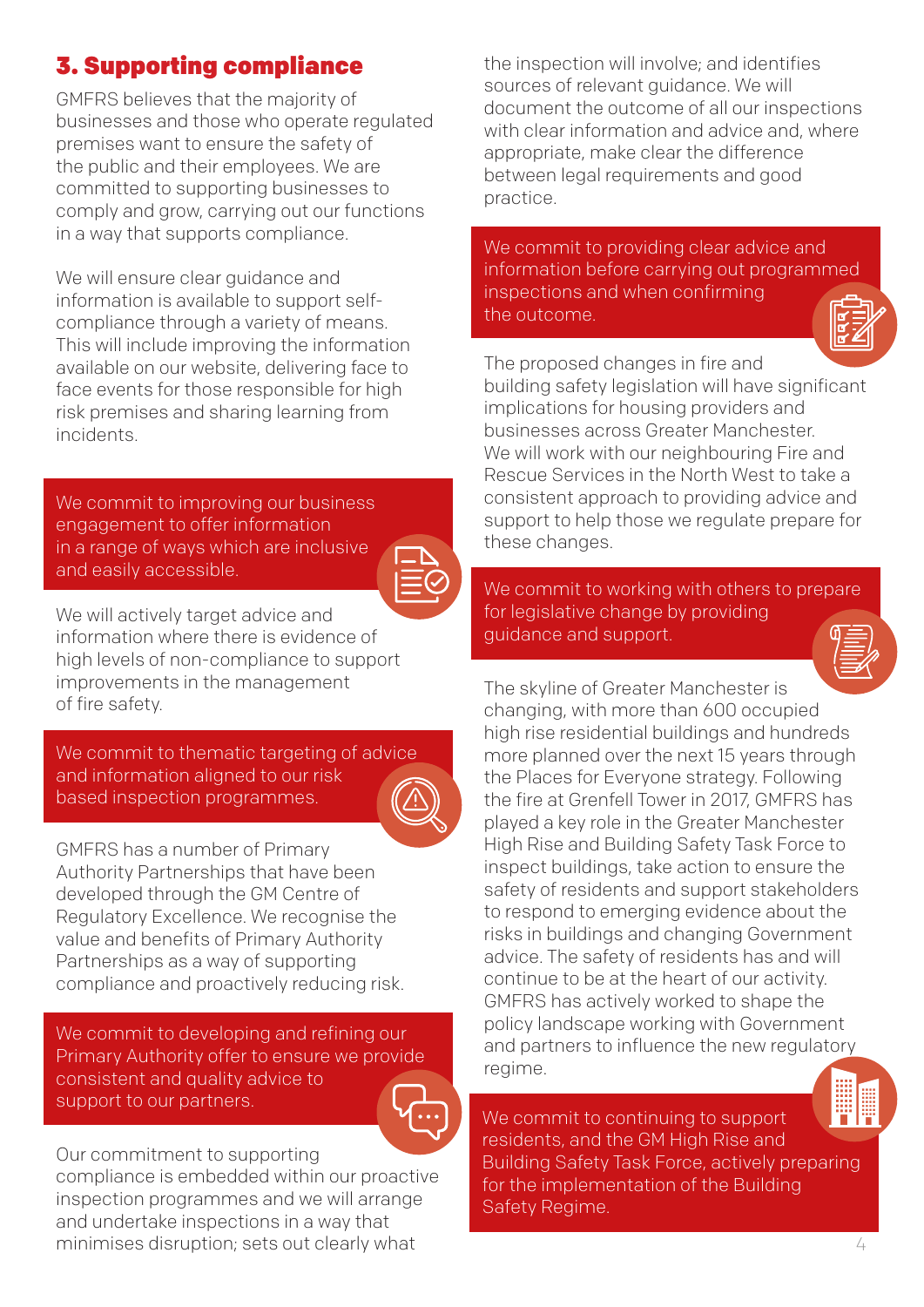## 4. Influencing safety in the built environment

In addition to our statutory enforcement duties GMFRS is committed to promoting safety, working with and supporting partners regulating existing and new buildings.

GMFRS will seek to influence the safe design of new developments at the planning stage, liaising with local authorities to ensure commercial and residential developments are accessible by our appliances, and our firefighters can access water in the event of a fire.

GMFRS will continue to influence the safe design of new buildings by responding to consultations from Building Control Bodies in accordance with national guidance and, where appropriate, contribute our expertise at the design stage. Our responses will ensure we promote compliance with the Fire Safety Order and limit the need for future regulatory intervention in new buildings. We will ensure we have a competent workforce to contribute to the Gateways proposed as part of the new Building Safety Regime.

GMFRS will continue to support wider public safety objectives by responding to statutory licensing consultations and actively participating in multi-agency approaches to large scale events. We will focus our resources and expertise where we can have the most impact on public safety and ensure guidance and information is available to individuals holding temporary events.

In addition to our work to support compliance, we will work with our partners across GM to reduce the risk for vulnerable residents by taking a co-ordinated approach to ensuring that accommodation in regulated premises is safe from fire and embedding prevention in the provision of specialised housing. We will work with the GM Health and Social Care Partnership to co-produce a GM standard for fire safety in supported housing.

We commit to working with our partners to develop and deliver new approaches to promoting fire safety compliance and fire prevention activity.

GMFRS is committed to supporting the work of the National Fire Chiefs Council and supports a range of working groups and actively contributes to the work of NFCC to influence policy and technical standards. We will continue to play an active role at a national and regional level to share expertise and good practice, develop evidence based interventions and contribute to consultation responses.

We commit to playing an active role in the work of the National Fire Chiefs Council to influence and improve safety in the built environment.

We commit to continuing to influence safety in the built environment by using our expertise to respond to a range of consultations from our partners.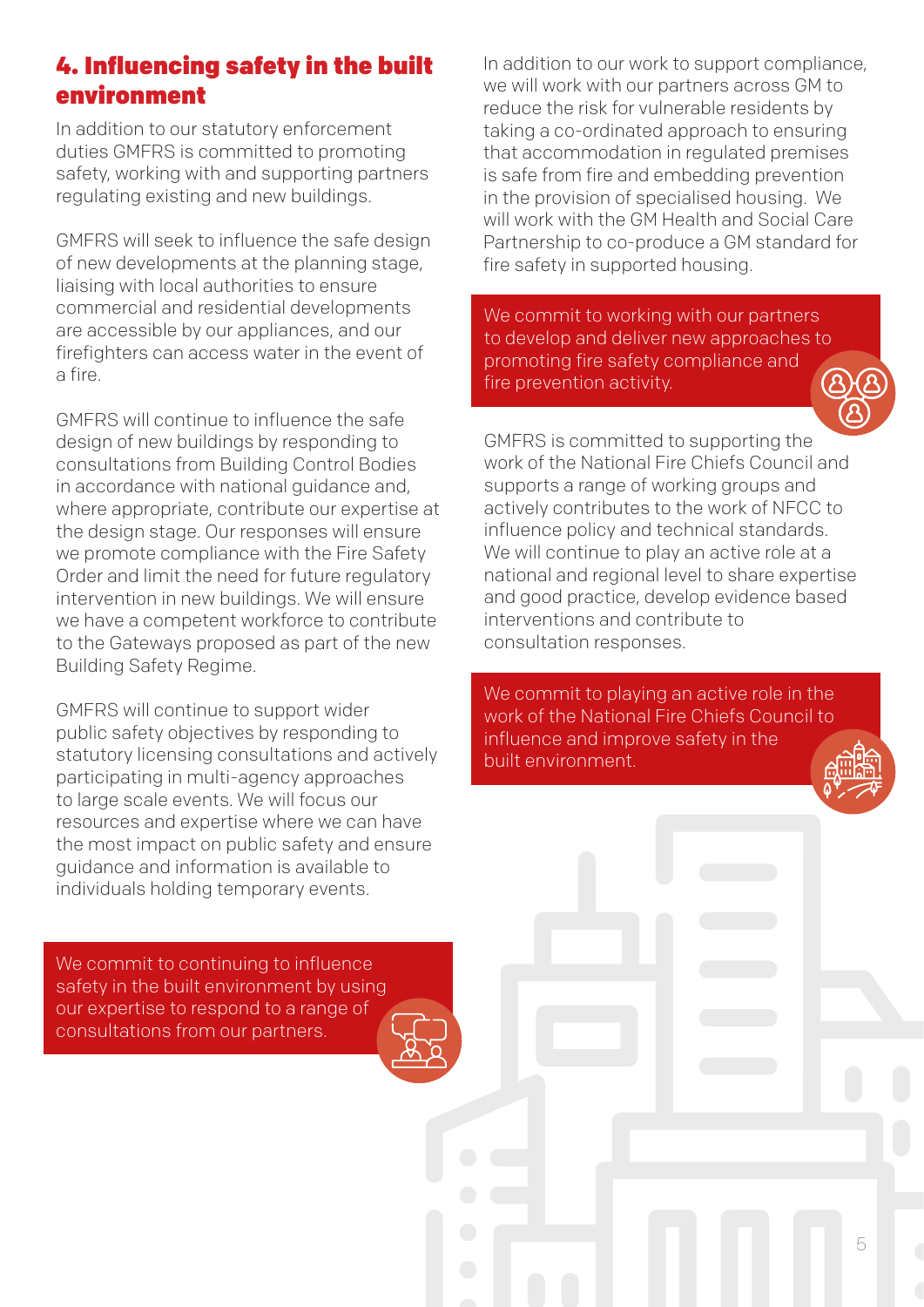## 5. Regulating effectively

GMFRS carries out a wide range of regulatory roles in meeting its statutory duties to protect the public, individuals and the environment. These duties are mainly met by carrying out programmed inspections of premises, responding to complaints, issuing licenses and offering advice. We undertake our regulatory activity in line with our Enforcement Policy and Standards and in line with the provisions of the Regulators Code. We are committed to ensuring our regulatory activity is delivered in a way that is accessible, effective, targeted and proportionate.

GMFRS has a duty to enforce the Fire Safety Order and this involves inspecting buildings to ensure they are safe for the public. We carry out inspections proactively as part of our risk based inspection programme and reactively in response to complaints, intelligence or as part of co-ordinated work with our partners. Following an inspection we can offer advice to support ongoing or improved compliance or take enforcement action where fire safety standards are poor and put people at risk.

Our inspection activity is focussed on protecting the public and we use the full range of our enforcement powers, including prosecution, to secure compliance with the law and to ensure those who have duties under it are held to account where they put people at risk. We have invested in training for our Fire Safety Regulators to ensure they have the knowledge and skills to inspect and enforce effectively. We will continue to develop our staff to ensure we continually improve our approach to inspections to deliver positive outcomes.

We commit to targeting our inspection activity to address risk and using the full range of our enforcement powers to protect the public.

To focus our resources effectively on risk, we will train our frontline crews to carry out fire safety visits to simple and low risk premises. This will enable us to support small businesses to comply, inspect more premises, and focus our specialist Fire Safety Regulators on higher risk premises.

We commit to training our firefighters to undertake fire safety checks in simple and low risk premises.



Inspections form part of our regulatory activity but are limited in scope to the premises being visited. For some types of premises, particularly higher risk premises, there may be large property portfolios operated by a single organisation or business. This is particularly prevalent in relation to hospitals, residential care homes and high rise residential and other blocks of flats. An inspection of individual premises or a small sample of portfolios is not necessarily the most effective way to ensure compliance with fire safety requirements. GMFRS will work with our partners to deliver more comprehensive arrangements to support compliance and ensure we are effectively regulating fire safety, adopting a 'safety case' approach based on assessing fire safety management supported by sample inspections. This will support preparation for the implementation of the Building Safety Bill.

We commit to developing new approaches to regulation of higher risk accommodation.

GMFRS has responsibilities for the regulation of the storage of petroleum and explosives and these functions are carried out under the Health and Safety at Work Act 1974. The effective regulation of petroleum and explosives is essential for the protection of the public and firefighters, as a failure to ensure storage of petroleum or explosives is done safely has the potential to cause significant incidents.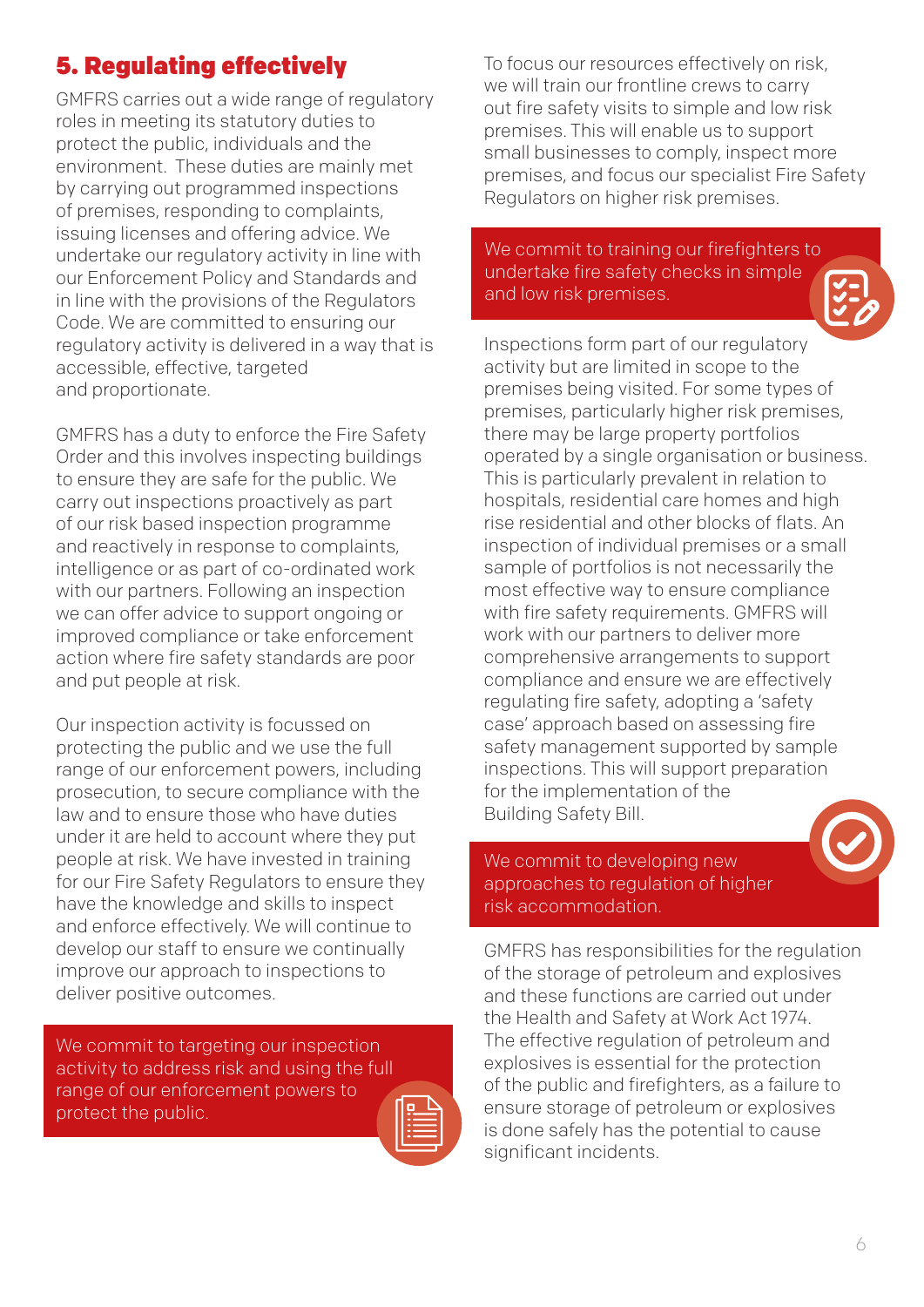GMFRS issues certificates for the storage of petroleum and inspects sites which are storing petroleum. We work with site operators to ensure that petroleum is stored safely and fire safety risks managed. We have developed a risk based inspection programme to focus our inspections on risk, and we have increased the number of Fire Safety Regulators trained to carry out these inspections.

GMFRS regulates the storage of explosives and year round sales. We refined our application processes for Explosives Storage Licences and developed a risk based inspection programme for inspections. All premises where explosives are stored are visited by Firefighters to gather risk information. We have a range of powers to

tackle unsafe storage of explosives and use these when public safety is jeopardised. These inspections are undertaken by Fire Safety Regulators trained to utilise powers to seize or detain explosives. GMFRS will strengthen our partnership working to take a more targeted approach to inspection tackling harm caused to our communities by underage sales and anti-social behaviour.

We commit to working with partners to ensure effective regulation of the storage, sale and use of fireworks and other explosives.

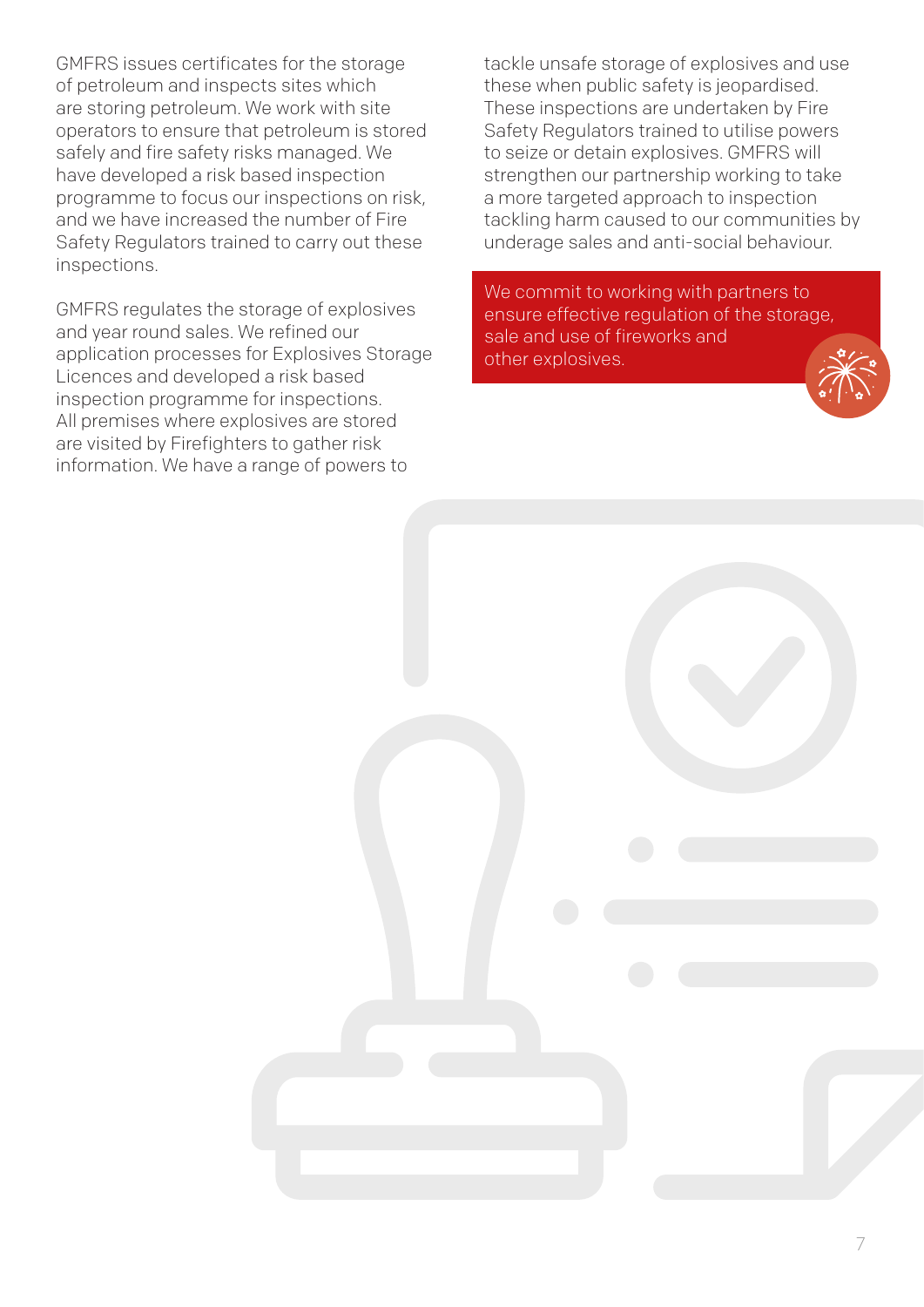## 6. Investigating fires to influence risk reduction

GMFRS has the power to investigate fires to determine the cause, origin and the development of fire. Understanding the cause of fires is fundamental to preventing fires in homes and commercial businesses. The impacts of fire can be devastating in terms of property loss, disruption and, in a small number of cases, injuries and fatalities.

GMFRS is investing in our capability to ensure all fires are effectively investigated by frontline officers, and for complex cases by specialist Fire Scene Investigators. We have committed to increasing our competence and capability to undertake fire investigations through training for all Crew and Watch Managers and re-establishing a 24 hour provision of specialist Investigators.

We commit to ensuring all fires are investigated and complex fire investigations are undertaken by specialist Fire Scene Investigators.



Our Fire Scene Investigators play a crucial role in identifying risk factors that contribute to fire and fire damage and ensuring we can share this information with partners and other stakeholders to reduce the risk to our communities and the built environment.

Our Fire Safety Regulators may undertake inspections following significant fires in regulated premises. We will develop a more structured approach to co-ordinated investigations following fires and proactively share information on how to reduce fire risk.

Our Prevention teams utilise information from fires to inform and develop evidence based prevention interventions to reduce harm to our communities. We will ensure evidence about the causes of fires is shared consistently to inform campaigns, safety advice and targeted interventions.

We commit to sharing information about the causes of fire with key stakeholders to reduce risks in our communities.

A small number of fires result in fatalities which are devastating to those who lose a loved one. Fire Scene Investigators play a vital role in supporting HM Coroners to investigate deaths through Inquests and identify opportunities to prevent future deaths. We will ensure we continue to provide a professional and comprehensive fire investigation capability and co-ordinate information and reports to HM Coroners for fire related fatalities.

A small number of fires are caused deliberately every year. These range from outdoor fires related to antisocial behaviour, to targeted attacks. GMFRS is committed to providing information to support Greater Manchester Police (GMP) to carry out investigations when fires are related to criminal activity and providing evidence in court cases. There are changes planned to the standards required when carrying out fire investigations that may become involved in the criminal justice system. These standards are set by the Forensic Science Regulator and will require any service providing fire investigation evidence to the criminal justice system to be accredited to the ISO-17020 standard. GMFRS has committed to working towards achieving ISO-17020 accreditation to ensure we can continue to support and participate in multi-agency investigations led by GMP.

We commit to obtaining ISO-17020 accreditation and continuing to support the criminal justice system.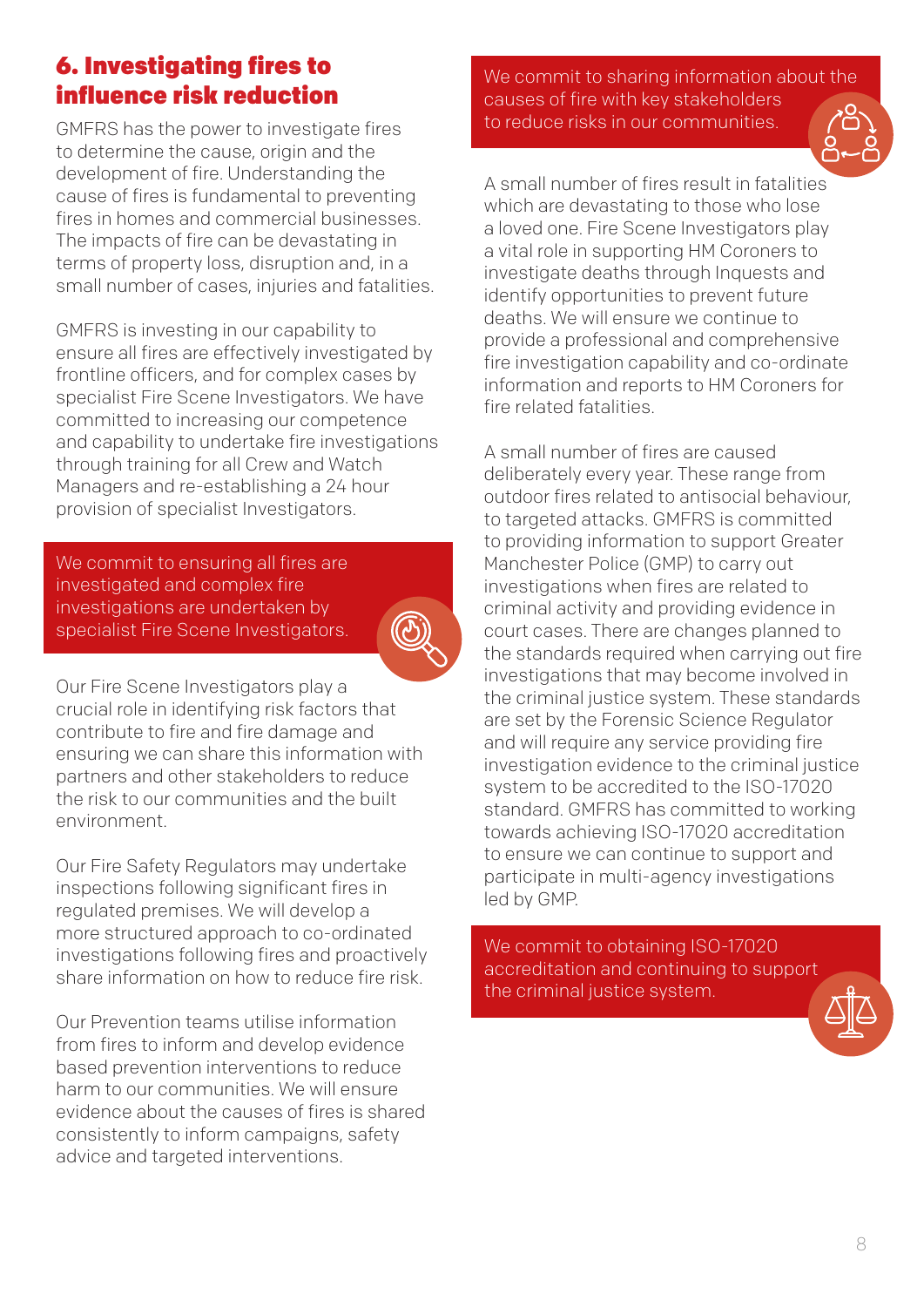## 7. Supporting safe and effective operational response

The Fire Plan commits to ensuring GMFRS staff are trained to recognise the wide range of factors that can increase fire risk and improving how we collect and use accurate risk information to ensure a safe and effective response to emergencies.

Through our protection functions we will help improve firefighter safety and share information to support effective firefighting. This will be done through embedding a 'one GMFRS' approach to the collection and use of information about building risks.

We commit to investing in digital solutions to ensure information about building risk is collected once and utilised across the service.



GMFRS has a water team responsible for ensuring adequate water provision for firefighting operations. We will continue to proactively inspect and maintain hydrants to ensure they are available for firefighting use. We will share information with businesses and the public about the importance of hydrant availability and support United Utilities to tackle damage to, and abuse of, water hydrants. Our firefighters have been trained to undertake hydrant maintenance when carrying out operational risk visits and our Water Team will continue to support this approach.

We commit to supporting safe and effective response by ensuring adequate water supplies are available for firefighting operations.

#### 8. Measuring Success

#### The objectives of the Fire Plan are to:

- **1.** Reduce deaths, injuries and damage caused by fire and other threats to our communities.
- 2. Deliver the best value to the public with the least impact on the environment.
- 3. Develop and maintain a diverse, highperforming, and healthy workforce.

The ultimate aim of this strategy is to reduce the risk and impact of fires in the built environment .

#### To help achieve these outcomes, the aims of this strategy are to:

- **1.** Ensure we continually review, and respond to emerging risks in the built environment to target our resources effectively; support risk reduction; and provide an effective emergency response.
- 2. Support businesses and organisations across Greater Manchester to ensure they can access clear information and guidance about their responsibilities and how we regulate.
- **3.** Improve our engagement with businesses to support compliance in a targeted manner.
- 4. Work with stakeholders and partners nationally, locally and regionally to influence and effectively embed changes to legislation.
- **5.** Continually review our approach and the effectiveness of our interventions in improving the safety of buildings.
- 6. Invest in new technology and digital solutions for capturing and sharing building risk information.
- 7. Invest in our workforce to ensure they have the skills and knowledge to deliver excellent services.

9 Protection activity will continue to be monitored and reported in line with a number of associated Key Performance Indicators (KPIs) in line with the GMFRS corporate reporting framework.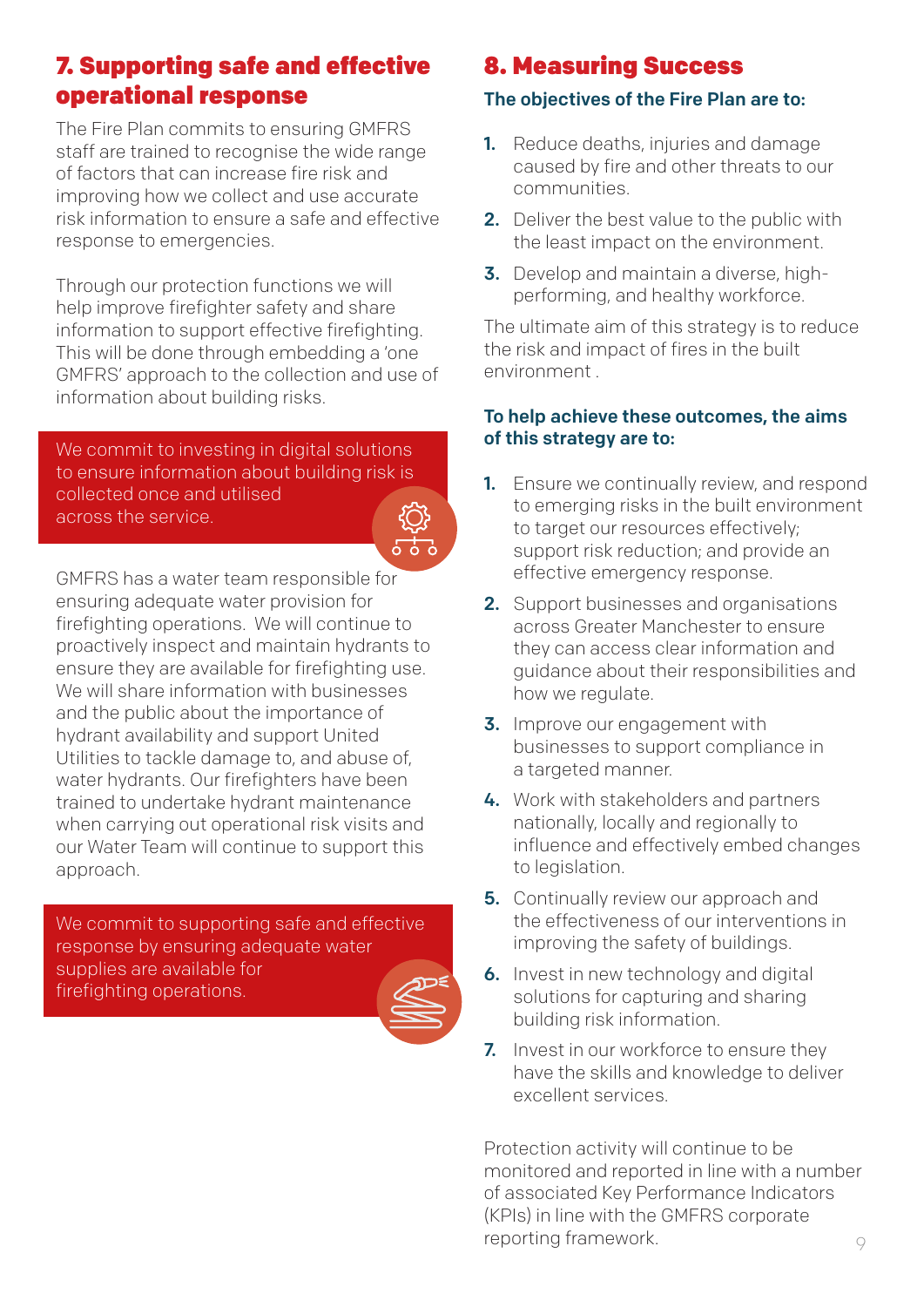| <b>Help protect</b><br>Provide a fast, safe, and effective<br>Help people reduce the risks of                                                                     |                                                                                                                                                                                                                   |                                                                                                                                                                                            |  |  |
|-------------------------------------------------------------------------------------------------------------------------------------------------------------------|-------------------------------------------------------------------------------------------------------------------------------------------------------------------------------------------------------------------|--------------------------------------------------------------------------------------------------------------------------------------------------------------------------------------------|--|--|
| response                                                                                                                                                          | fires and other emergencies                                                                                                                                                                                       | the built environment<br>Integrate our services in every<br>locality with those<br>of partner agencies                                                                                     |  |  |
| <b>Use resources sustainably</b><br>and deliver the<br>most value                                                                                                 | Develop a culture<br>of excellence,<br>equality, and inclusivity                                                                                                                                                  |                                                                                                                                                                                            |  |  |
| How we do it:                                                                                                                                                     |                                                                                                                                                                                                                   |                                                                                                                                                                                            |  |  |
| We commit to supporting the<br>annual Strategic Assessment of<br>Risk by identifying emerging risks<br>in the built environment.                                  | We commit to ensuring that<br>knowledge of risks relating to<br>building construction is made<br>available to our Firefighters through<br>training and sharing knowledge and<br>information about building risks. | We commit to partnership working<br>to improve information sharing<br>relating to building risk and the<br>development of digital solutions<br>for capturing building risk<br>information. |  |  |
| We commit to improving our<br>business engagement to offer<br>information in a range of ways<br>which are inclusive<br>and easily accessible.                     | We commit to thematic targeting<br>of advice and information aligned<br>to our risk based inspection<br>programmes.                                                                                               | We commit to developing and<br>refining our Primary Authority offer<br>to ensure we provide consistent<br>and quality advice to support to our<br>partners.                                |  |  |
| We commit to providing clear<br>advice and information before<br>carrying out programmed<br>inspections and when confirming<br>the outcome.                       | We commit to working with<br>others to prepare for legislative<br>change by providing<br>guidance and support.                                                                                                    | We commit to continuing to<br>support residents, and the GM<br>High Rise and Building Safety Task<br>Force, actively preparing for the<br>implementation of the Building<br>Safety Regime. |  |  |
| We commit to continuing to<br>influence safety in the built<br>environment by using our<br>expertise to respond to a range of<br>consultations from our partners. | We commit to working with our<br>partners to develop and deliver new<br>approaches to promoting fire safety<br>compliance and<br>fire prevention activity.                                                        | We commit to playing an active<br>role in the work of the National Fire<br>Chiefs Council to influence and<br>improve safety in the<br>built environment.                                  |  |  |
| We commit to targeting our<br>inspection activity to address risk<br>and using the full range of our<br>enforcement powers to<br>protect the public.              | We commit to training our<br>firefighters to undertake fire<br>safety checks in simple<br>and low risk premises.                                                                                                  | We commit to developing new<br>approaches to regulation of higher<br>risk accommodation.                                                                                                   |  |  |
| We commit to working with<br>partners to ensure effective<br>regulation of the storage, sale and<br>use of fireworks and<br>other explosives.                     | We commit to ensuring all fires are<br>investigated and complex fire<br>investigations are undertaken by<br>specialist Fire Scene Investigators.                                                                  | We commit to sharing<br>information about the causes of<br>fire with key stakeholders<br>to reduce risks in our<br>communities.                                                            |  |  |
| We commit to obtaining ISO-17020<br>accreditation and continuing to<br>support the criminal justice system.                                                       | We commit to investing in digital<br>solutions to ensure information<br>about building risk is collected once<br>and utilised across the service.                                                                 | We commit to supporting safe<br>and effective response by<br>ensuring adequate water supplies<br>are available for firefighting<br>operations.                                             |  |  |

#### Underpinned by our values:

| <b>Excellence</b> | <b>Respect</b> | <b>Professionalism</b><br>Lin our role <b>\</b> | <b>Inclusive</b> | <b>Honesty</b> |
|-------------------|----------------|-------------------------------------------------|------------------|----------------|
|                   |                |                                                 |                  |                |